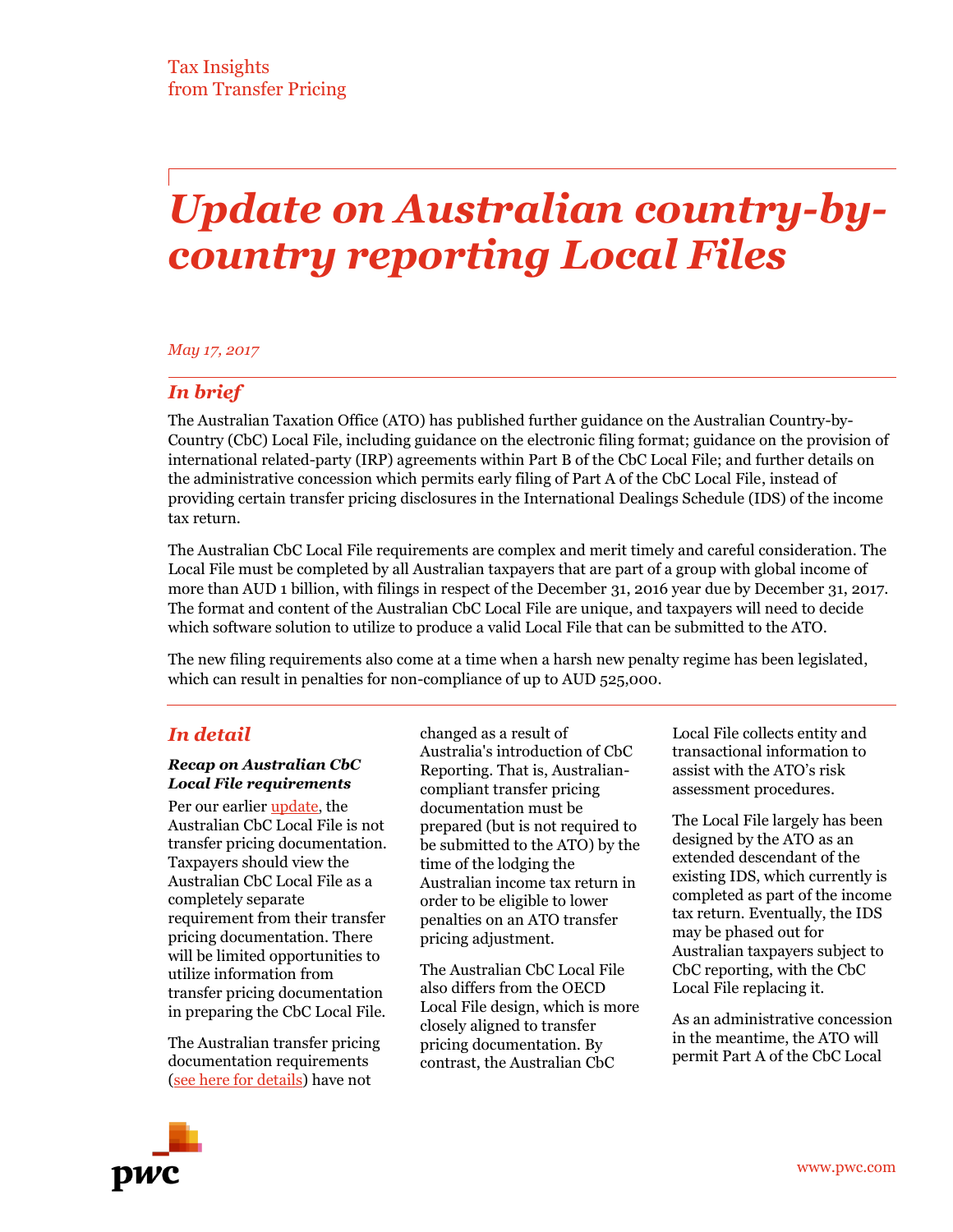File to be filed on the same day as the tax return instead of Questions 2 to 17 of the IDS. The tax return typically is due six and a half months after yearend, requiring taxpayers that wish to take advantage of the administrative concession to voluntarily bring forward their filing of Part A of the CbC Local File by five and a half months. For December 31, 2016 filings, the ATO has granted a onemonth extension (to August 15, 2017) to companies that elect to file Part A of the Local File on the same day as their December 31, 2016 income tax return.

If applying the administrative concession, taxpayers still must complete and lodge other Questions of the IDS (if relevant) by the income tax return due date and the remainder of the Local File by 12 months after the end of the income tax year.

To further facilitate the ATO's risk assessment procedures, the CbC Local File must be filed digitally. Further information on this is provided below.

#### *Scope of the rules*

The Australian CbC reporting requirements apply to all groups with global income of more than AUD 1 billion with a taxable presence in Australia  $-$  i.e., an entity (or entities) resident for Australian tax purposes, and/or an Australian permanent establishment of a foreign enterprise.

The rules apply regardless of the size of the Australian operations or the materiality of their IRP dealings, although there are some reduced reporting requirements for taxpayers falling under certain materiality thresholds. Taxpayers can apply in writing to the ATO to seek exemptions; however, in practice, the circumstances in which the ATO may be willing to provide exemptions are limited.

The rules apply to income years beginning on or after January 1, 2016.

#### *Format and electronic filing requirement*

The CbC Local File must be submitted to the ATO in a specific XML Schema format. It cannot be submitted in other formats, for example, Excel, Word, or PDF. The technical requirements to produce a valid Local File in the correct format are complex, requiring taxpayers to utilize software to produce the file.

Submission of the file to the ATO will be via an electronic lodgement portal.

#### *Local File contents*

The ATO's detailed design for the CbC Local File is available on its [website.](https://www.ato.gov.au/Business/International-tax-for-business/In-detail/Transfer-pricing/Country-by-Country-reporting/Country-by-Country-reporting--local-file---master-file-detailed-design/) The CbC Local File contains the following elements:

- Information about the taxpayer filing the Local File.
- Master File (to be attached unless an exemption or concession applies).
- CbC Report filing details (effectively a notification of which entity in the group is filing the global CbC Report).
- Short Form (high-level business information).
- Part A (transaction details).
- Part B (agreements, foreign advance pricing agreements (APAs), and financial statements).

#### *Short Form Local File*

Certain small taxpayers, and taxpayers with immaterial relatedparty dealings, will not be required to complete Part A and Part B of the Local File (but must complete the Short Form and other sections). To be eligible, the taxpayer must not have any dealings on the ATO's 'Short Form Exception List' (the Short Form Exception List includes derivatives, transactions involving intellectual property (IP), and capital transactions) and must meet at least one of the following criteria:

- 1. Total IRP dealings of less than AUD 2 million; or
- 2. Eligible for the 'Small Taxpayer' Simplified Transfer Pricing Record Keeping (STPRK) option (which, among other criteria, requires revenue of less than AUD 25 million); or
- 3. Eligible for the 'Materiality' STPRK option (which, among other criteria, requires that international related party dealings represent less than 2.5% of turnover).

The [eligibility criteria for the relevant](https://www.ato.gov.au/law/view/document?DocID=COG/PCG20172/NAT/ATO/00001&PiT=99991231235958)  [STPRK option](https://www.ato.gov.au/law/view/document?DocID=COG/PCG20172/NAT/ATO/00001&PiT=99991231235958) should be reviewed carefully by taxpayers that believe items 2 or 3 above may be applicable.

The Short Form section of the Local File must be completed by all taxpayers, including those that also need to complete Parts A and B. The contents required in the Short Form section of the Local File include an organisation chart (which should include details of the individuals to whom local management report); a description of the Reporting Entity's business and strategy; a description of any business restructures or IP transfers in the current or prior year; and a list of key competitors.

#### *CbC notifications*

The Local File will be the mechanism by which the ATO gathers 'notification' of where the global CbC report of a multinational group will be filed. Unlike other countries, the notification is not a separate process or form. Details of the name, location, and tax identification number of the entity filing the group's global CbC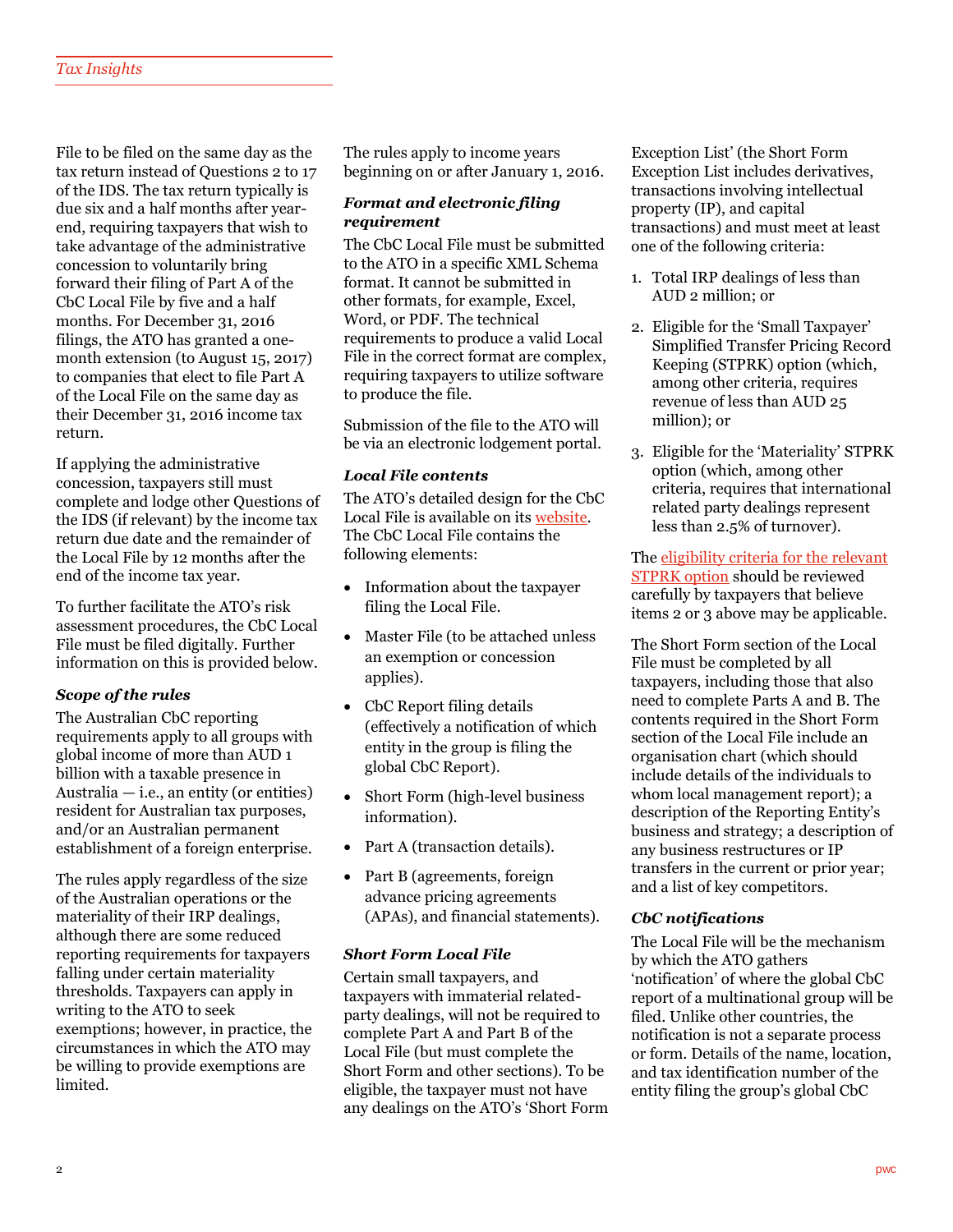report need to be included within the Local File.

If the group is not filing a CbC report, the taxpayer should apply in writing to seek an exemption from the ATO.

#### *Master File*

The taxpayer's Master File (which follows the OECD's design) also must be attached to the Local File, unless an exemption has been obtained from the ATO, or the taxpayer is eligible for a first-year transitional concession offered by the ATO. This concession is available if all the following conditions are met:

- The taxpayer has a foreign global parent entity; and
- Neither the global parent entity nor any other entity in the group are required to prepare a Master File prior to the due date in Australia; and
- The taxpayer commits to providing a Master File for the second reporting period.

In practice, only a limited number of multinational groups are likely to be eligible for this concession given the wide range of other territories that already have introduced Master File requirements.

#### *IRP agreements*

Part B of the Local File requires further details to be submitted to the ATO, including copies of IRP agreements for the transactions reported at Part A (except for certain excluded transactions). Other attachments required in Part B include the local entity's financial statements and copies of foreign Advance Pricing Arrangements (APAs) relevant to the Australian transactions to which the ATO is not a party.

#### *IRP agreements to be provided*

Unless a transaction is included on the Exclusions List (that list outlines categories of agreements which are considered to not materially affect the application of the Australian transfer pricing laws, or where agreements are not otherwise required), the values shown in Part A of the Australian CbC Local File for a particular transaction must be linked with either:

- An agreement provided in Part B or an identified agreement previously provided to the ATO; or
- An indication by the taxpayer in Part B that either:
	- There is no written agreement documentation covering the transaction shown at Part A; or
	- The taxpayer is not able to obtain from any of the related counterparties the written agreement documentation covering the transaction shown at Part A.

The ATO does not expect taxpayers to prepare IRP agreements solely for the purpose of filing in Part B of the Australian CbC Local File. If no formal legal agreement exists for the transaction, the taxpayer has an option to provide any other documents that record the terms of the transaction, or to make a declaration that no such IRP agreement or relevant documentation exists.

If an agreement has been provided previously to the ATO, for example as part of an audit or APA, it need not be provided again unless it has been amended since it was provided to the ATO. The taxpayer still needs to indicate when the relevant agreement was provided.

#### *Relevant agreement series*

The ATO guidance allows certain types of agreements to be grouped as a relevant agreement series (RAS), with one representative agreement to be provided rather than all agreements. The ATO considers an agreement series to qualify as a RAS if the following four conditions are met:

- The agreements must be with the same counterparty.
- The agreements must be on the same terms, except for date, volume, price, and delivery.
- The transactions covered by the agreement must be on revenue account.
- Derivative, guarantee/indemnity or insurance/reinsurance transactions that hedge, guarantee, or insure specific exposures, liabilities, or risks which arise in connection with the taxpayer's related-party dealings cannot be aggregated in the same RAS as other similar agreements.

#### *Special rules that apply to offshore banking units and banks*

For entities that have offshore banking (OB) units, agreements for transactions that are OB activities (taxable or deductible at the special concessional income tax rate of 10%) cannot be aggregated with agreements for transactions that are non-OB activities (taxable or deductible at the normal corporate income tax rate, currently 30%).

In addition, the ATO also has provided the following special rules for banks which are a variation of RAS Condition 2:

 Borrowings or loans with different tenors may be included in a single RAS if they are not at call or